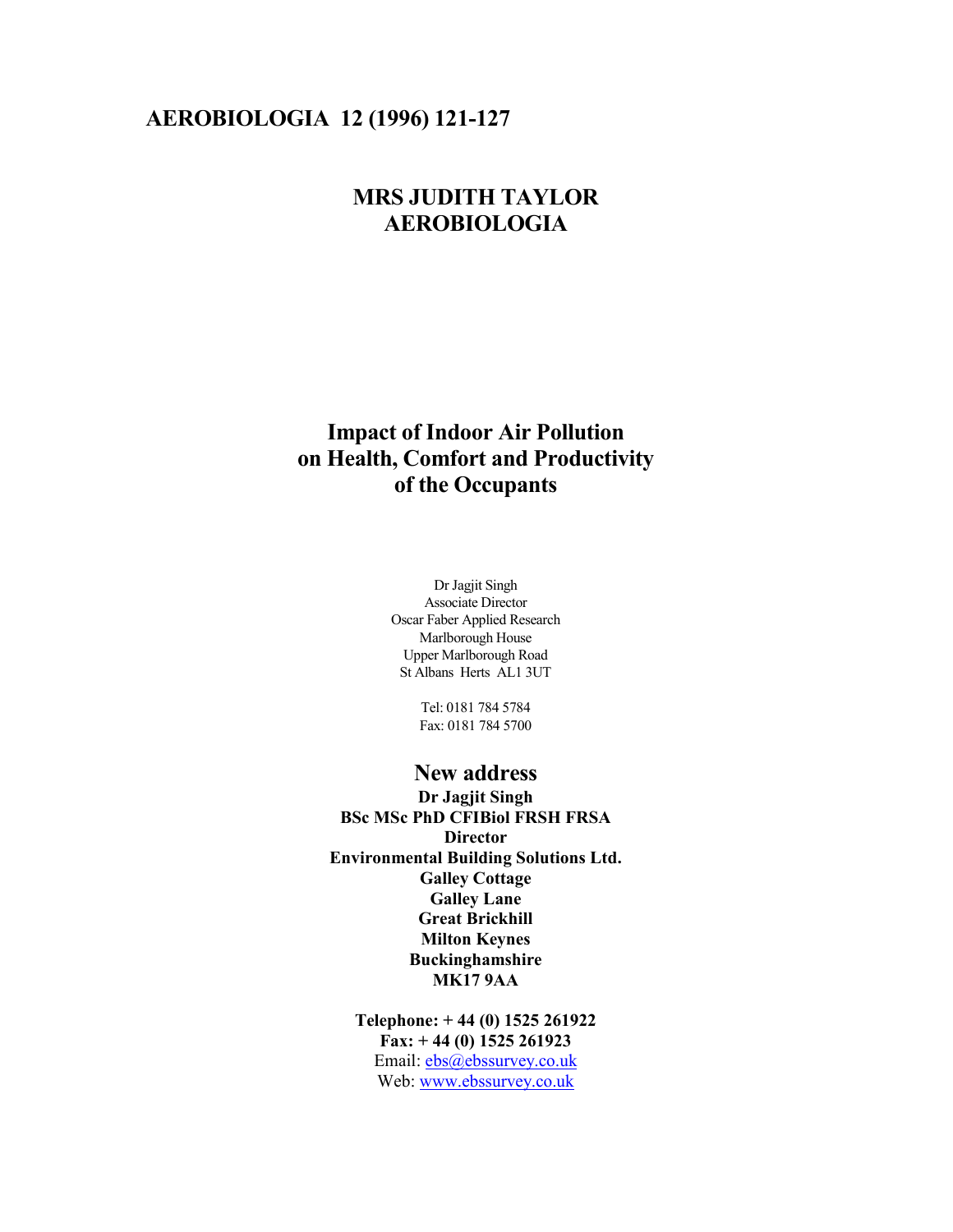# **Contents**

Abstract

Key words

Introduction

# Building Environments

Indoor Environment

 Design and construction factors Environmental factors Perceptual and psychological factors Cultural and organisational factors

Indoor Pollution

**Materials Construction** 

 Services and controls Workplace design **Occupants**  Environmental factors Maintenance and management factors

Causal Agents of Illnesses and Stress

Chemical Biological Physical Psychosomatic and psychological

Building Health

Sick Building Syndrome Building Related Illnesses Allergies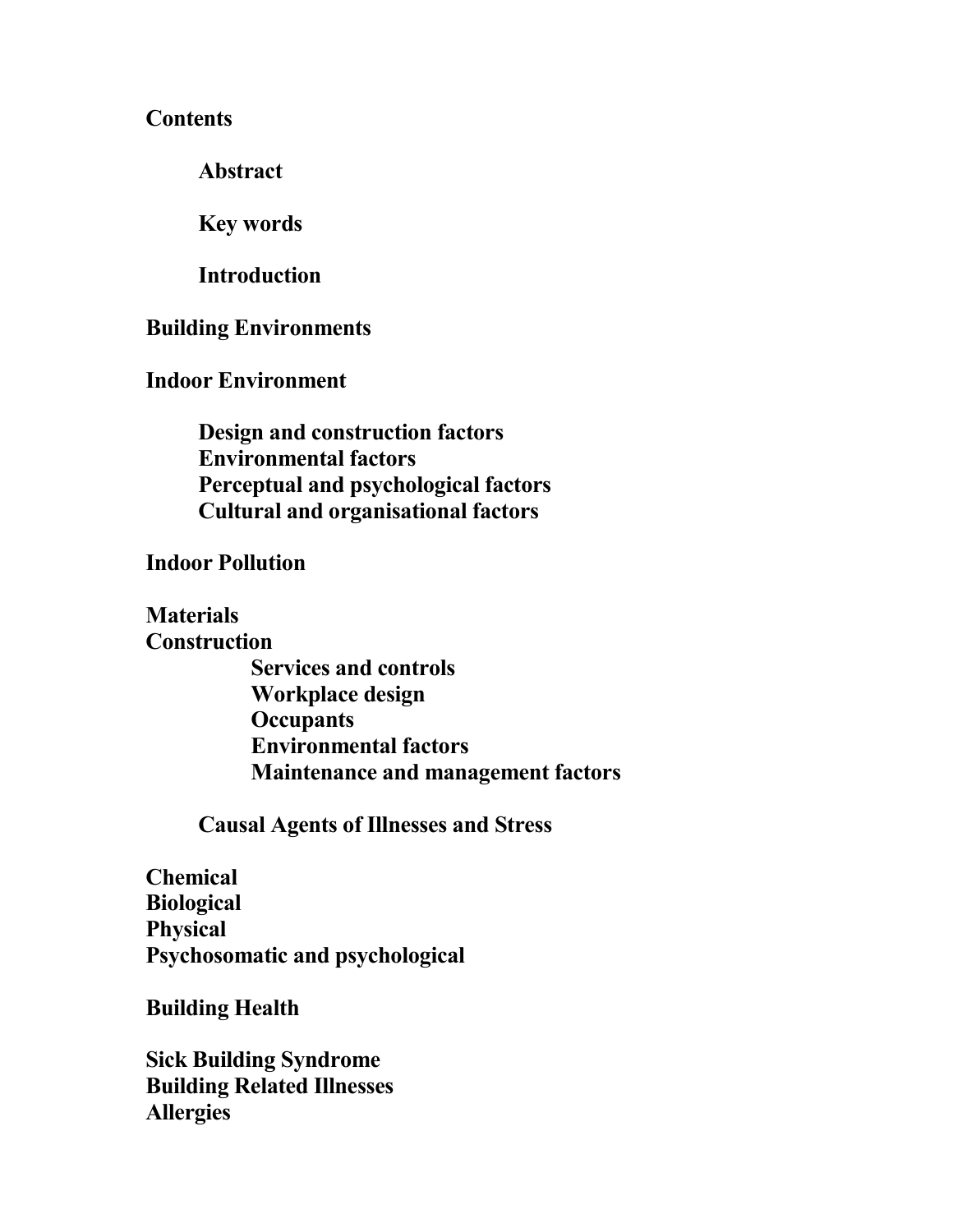Comfort and Health

Regulations & Standards

Risk Assessment

Remediation & Prevention Measures

Control methods Cleaning and maintenance Remediation

**References**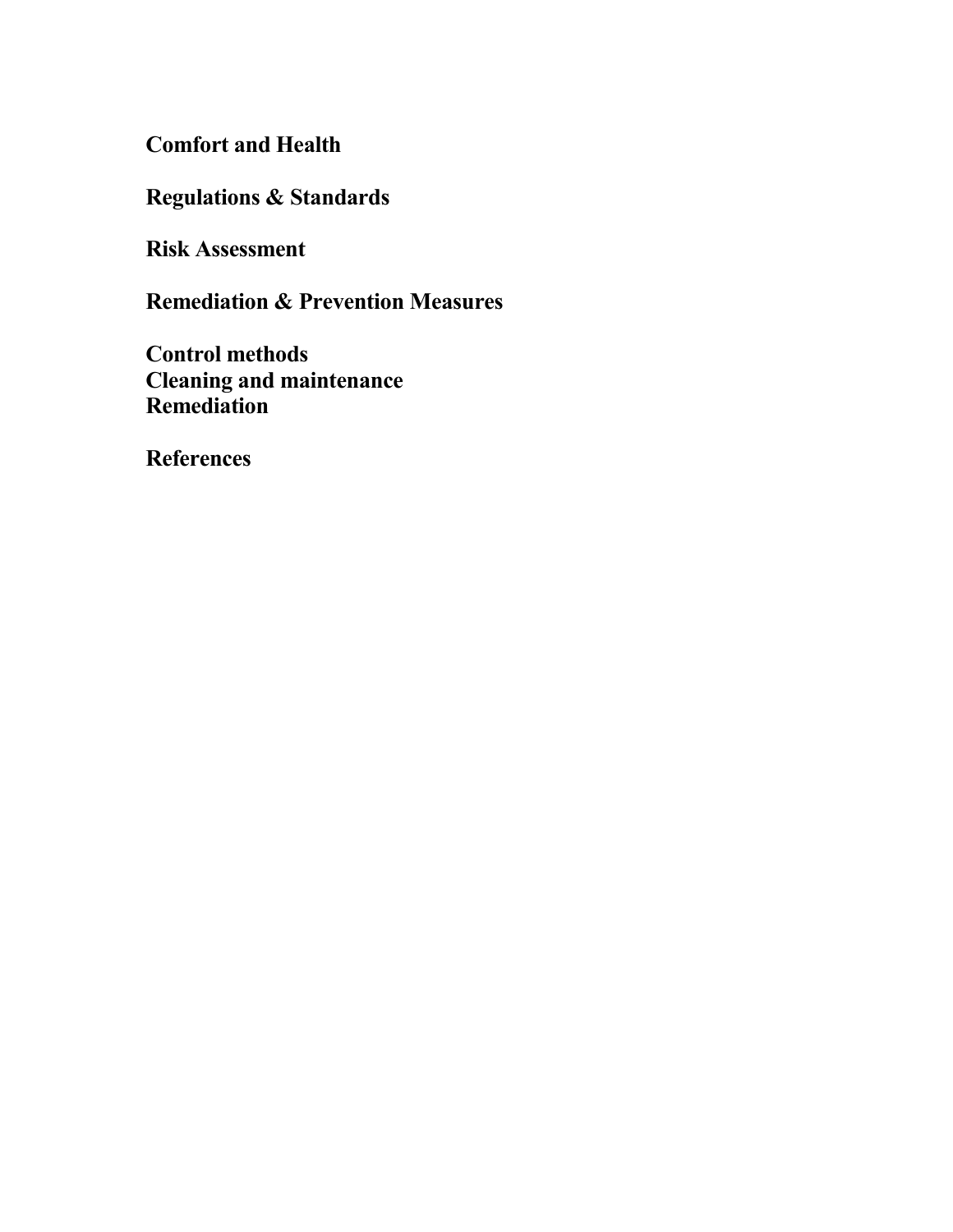# HEALTH & WORKPLACE ENVIRONMENT

# Abstract

In this special report, Dr Jagjit Singh, building pathologist and environmental health scientist, director at Environmental Building Solutions Ltd (tel. 01525 261922) and consultant to Oscar Faber Consulting Engineers Ltd discusses the possible causes of indoor air pollution and its impact on the health, comfort and productivity of the building occupants. The causes and symptoms of sick building syndrome, allergy and environmental illnesses and building related illnesses are discussed in the context of building environments. The remediation and prevention measures examine the solution to the problems caused by indoor air pollution in buildings

# Key words

Indoor air quality, sick building syndrome, building related illness, health, comfort and productivity in buildings, indoor air pollution.

# INTRODUCTION

An average North American or European man spends 80 to 90 per cent of his time indoors and the air he breathes is mostly indoor air (Berglund et al 1988). The indoor air as well as the temperature, light and sound conditions in our dwellings, offices, schools and other premises is of decisive importance for the health, comfort, morale, productivity and well-being of the occupants (Curwell et al 1990). Health and comfort problems associated with indoor air have nevertheless come to constitute a major problem in recent years. The sick building problem seems to coincide with the introduction of energy conservation measures, following the oil crisis of the early 1970's. Among the influencing factors are chemical pollution (ozone, formaldehyde, volatile organic compounds etc) inert fibres, biological (fungi, viruses, bacteria, mites, algae and other allergens) radon and electromagnetic forces.

The allergic substances can be airborne and inhaled, such as pollen, fungus and dust or indigested such as food and drink or be contracted. Airborne allergies however cause more problems throughout the world than all other allergies combined (Singh, 1994). People complain about fatigue, headache, skin irritation, mucus membrane trouble and smell.

A number of environmental, design and construction and other and other factors determine the quality and quantity of allergic components, for example, geographical location, time of the year, time of day, altitude, weather conditions and flora and forna, shape and configuration, materials and structures, design of ventilation systems, thermal insulation, tightness, air change and energy (Singh 1993).

# BUILDING ENVIRONMENTS

Buildings can be likened to living organisms. The useful life of a building depends on its internal and external environments, both in terms of longevity of materials and as an appropriate habitat for its occupants. Buildings work as spatial environmental ecostystems and provide ecological niches and pockets of microclimates in their built environment for the development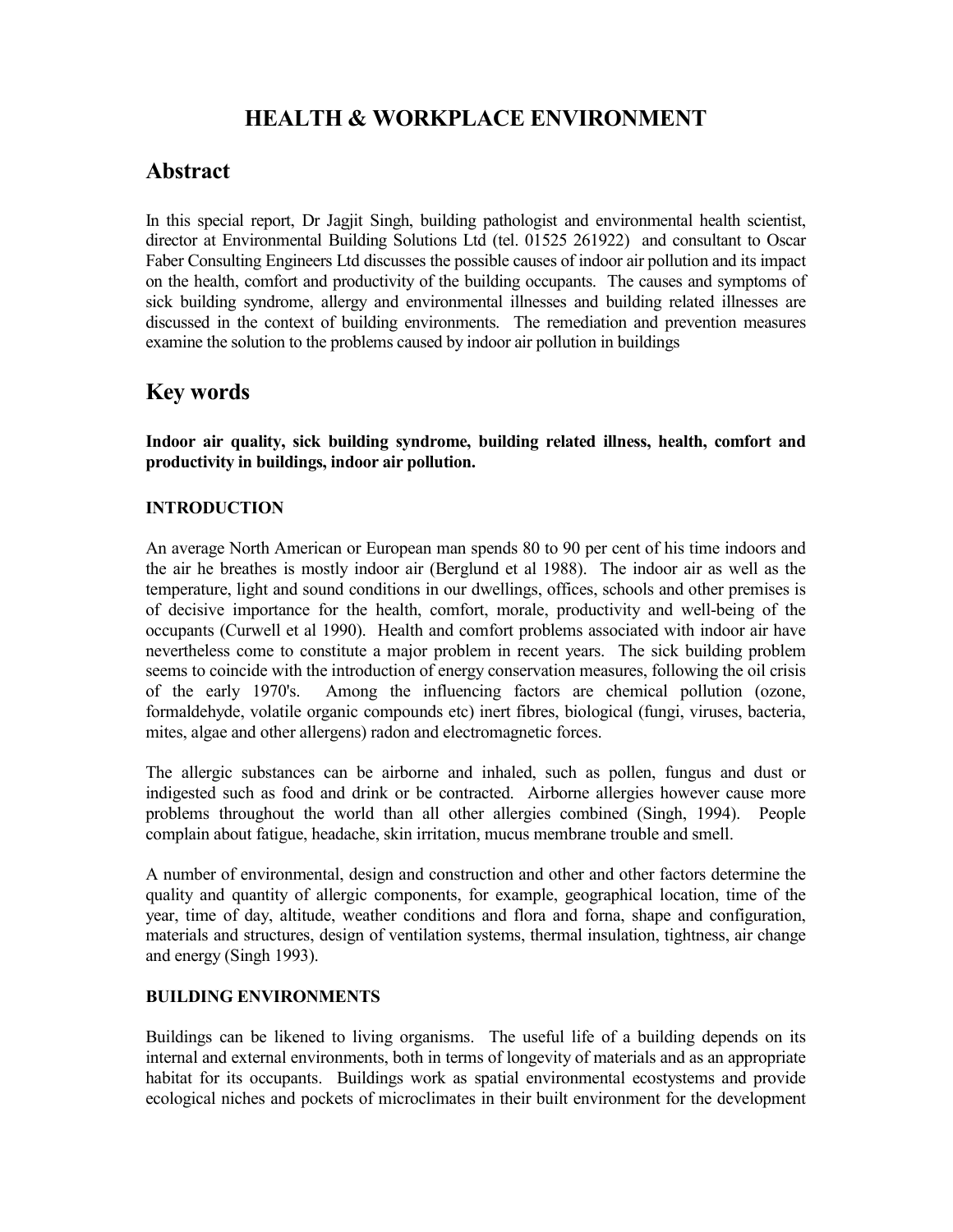of building biology and must be understood as a whole. The ecological niches and microclimates of the built environment in which biological agents live and interact have many dimensions. It is of fundamental importance to measure as many relevant variables as possible and to characterize the role of biology in man-made spatial ecostystems, which are part of the larger ecostystem outside. Buildings separate their occupants from external environments and create a better internal environment for them. Therefore buildings can be likened to human skin (a second skin), or an extension of our bodies as the third skin, (considering the body as the first skin and clothes as the second skin), which forms a physical barrier to separate the inside from the outside.

The building shell needs to be adaptive, flexible and reactive in order to maintain a relatively constant built environment in circumstances of regular- or cyclical-changing external conditions and the varying activities of the occupants. Changing internal environments (both fullycontrolled 'museum' environments and simpler and more intermittently-operated systems) and their effect on the fabric and contents of the building must be understood holistically. These changes can be permanent radical change, for example the installation of a new heating system; shifting equilibrium, a progressive change from one state to another; spatial variations, nonuniform environments which result from diverse occupancy, both in space and time; cyclic fluctuations, the control strategies of most heating and ventilation systems; seasonal variations; and violent changes. The building envelope must function in close correspondence with the processes and biorhythms of the body, for example regulation of moisture, breathing and heat balance. These issues have led us to understand the need for the use of ecologically sound materials to design a breathing fabric which balances the sources of moisture with its reservoirs and sinks in the built environment.

#### Scale of the problem

The WHO have estimated that as many as 30% of new buildings in the developed world may have problems leading to occupant complaints and illnesses which can lead to lowered morale, loss of productivity and even absence from work (Singh 1994). The combined effect on productivity, absence from work and staff turnover is likely to have a considerable economic impact (Singh, 1994).

### INDOOR ENVIRONMENT

The quality of the indoor environment reflects on the health, comfort and productivity of individuals in buildings. The main reason for the lack of awareness of the problems is due to the fact that the effects of indoor air pollution are mostly chronic and long term and not directly and immediately life threatening. However, there is a growing concern about people's dissatisfaction with the air quality in their places of work (Berglund et al 1988). In addition, there is evidence that external environmental conditions (e.g. traffic pollution) which may be associated with indoor air quality such as asthma and allergies are increasing in the population (Gravesen, 1990). The indoor air quality and healthy and comfortable internal environment is the product of interaction of design, construction, use and maintenance of buildings (Fig. 1). At present there are no government guidelines or codes of practice with respect to biological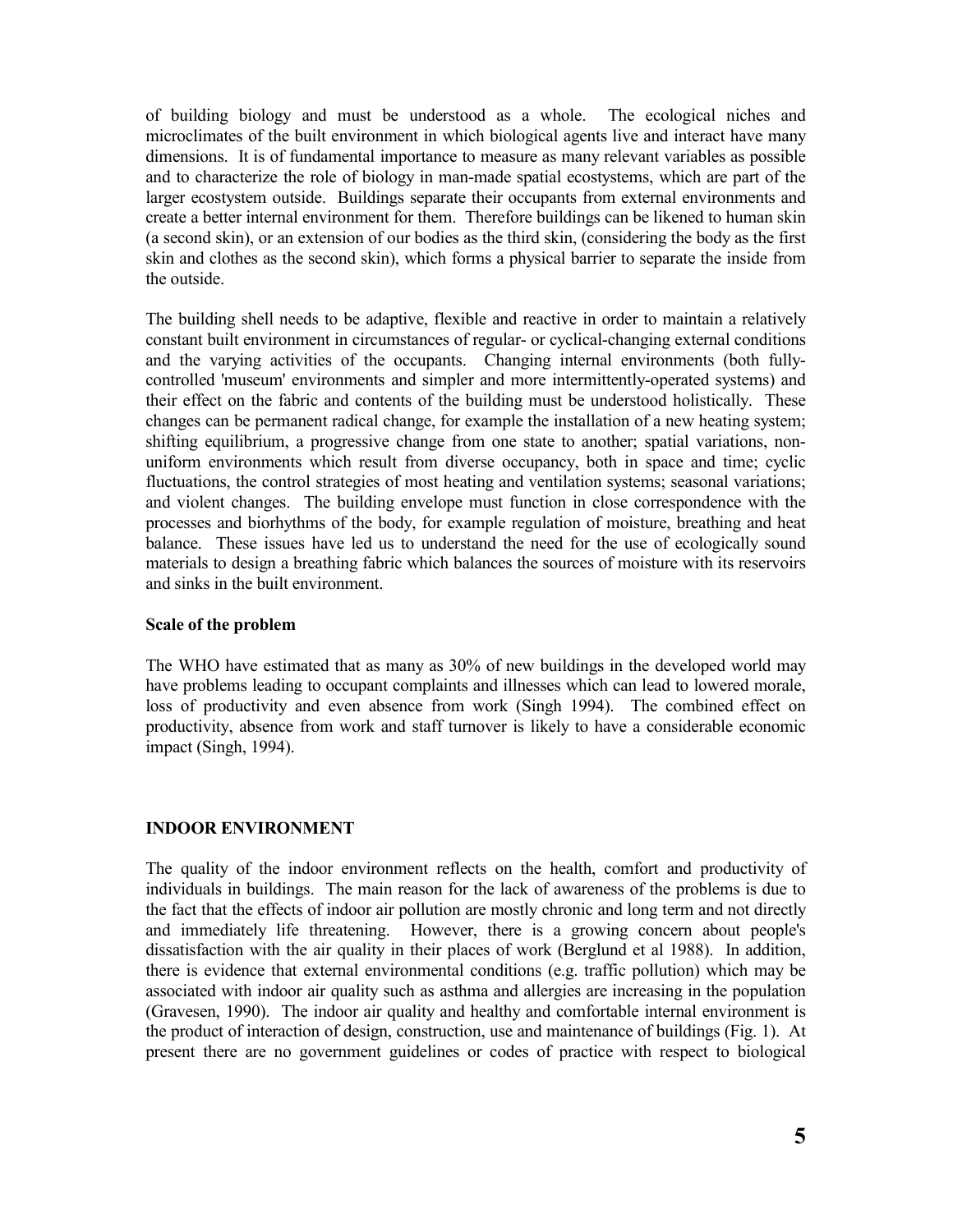contamination in the indoor air quality. However, a number of Guidelines on the indoor air quality have been published by ASHRAE, ACGIH, EPA-NIOSH (USA), CSA (Canada), OSHA, Health and Welfare (Canada), BGERA.

People have become more aware of environmental pollution, acid rain, depletion of ozone, global warming, additives in food, CFC's, so their awareness of the impact of the places in which they live and work is increasing. The increasing incidence of chronic conditions such as asthma and allergies and the number of people who might be affected by sensitisation, allergies and environmentally-triggered asthma has led to new thinking in the building industry. For example, attitudes are changing towards creating environmentally friendly building design and construction, effective maintenance and ventilation rates, materials from sustainable sources etc.

The following categories broadly influence the indoor air quality and these categories operate cumulatively and it's their cocktail effect which is contributing as a risk factor to health in the indoor environment.

- •Design and construction factors eg. office design and layout, poor lighting and ventilation scheme, ergonomics.
- •Environmental factors, eg. odour, lighting, temperature, dust, noise, outdoor and indoor environment.
- •Perceptual and psychological factors eg. hysteria and stress due to lack of privacy, control or claustrophobic effects due to sealed construction.
- •cultural and organisational factors eg. cleanginess, maintenance and management and their relationships with occupants.

### INDOOR POLLUTION

Pollutants in the indoor environment arise from many sources, such as external environment (radon and outdoor pollution oxides of sulphur, nitrogen and carbon) (HMSO 1991). The number of potential pollutants in the indoor environment is enormous, for example volatile organic compounds, environmental tobacco smoke, moulds, pollution from the activities of the occupants. Indoor pollution arises from all stages of a building's life and for this reason a multidisciplinary approach is necessary. A close dialogue between various disciplines, for example, material manufacturers, contractors, architects, surveyors, building services engineers, building pathologists and other professionals, financiers and developers, is necessary.

There are a very wide range of potential indoor air pollution sources, the effects of which may impinge on human health or the synergetic effect of these factors may be the cause of health related problems in buildings. The following list covers the broad areas of sources of indoor pollution.

•materials - formaldehyde, solvents, mineral fibres, radon gas, pesticides and interior furnishings - volatile organic compounds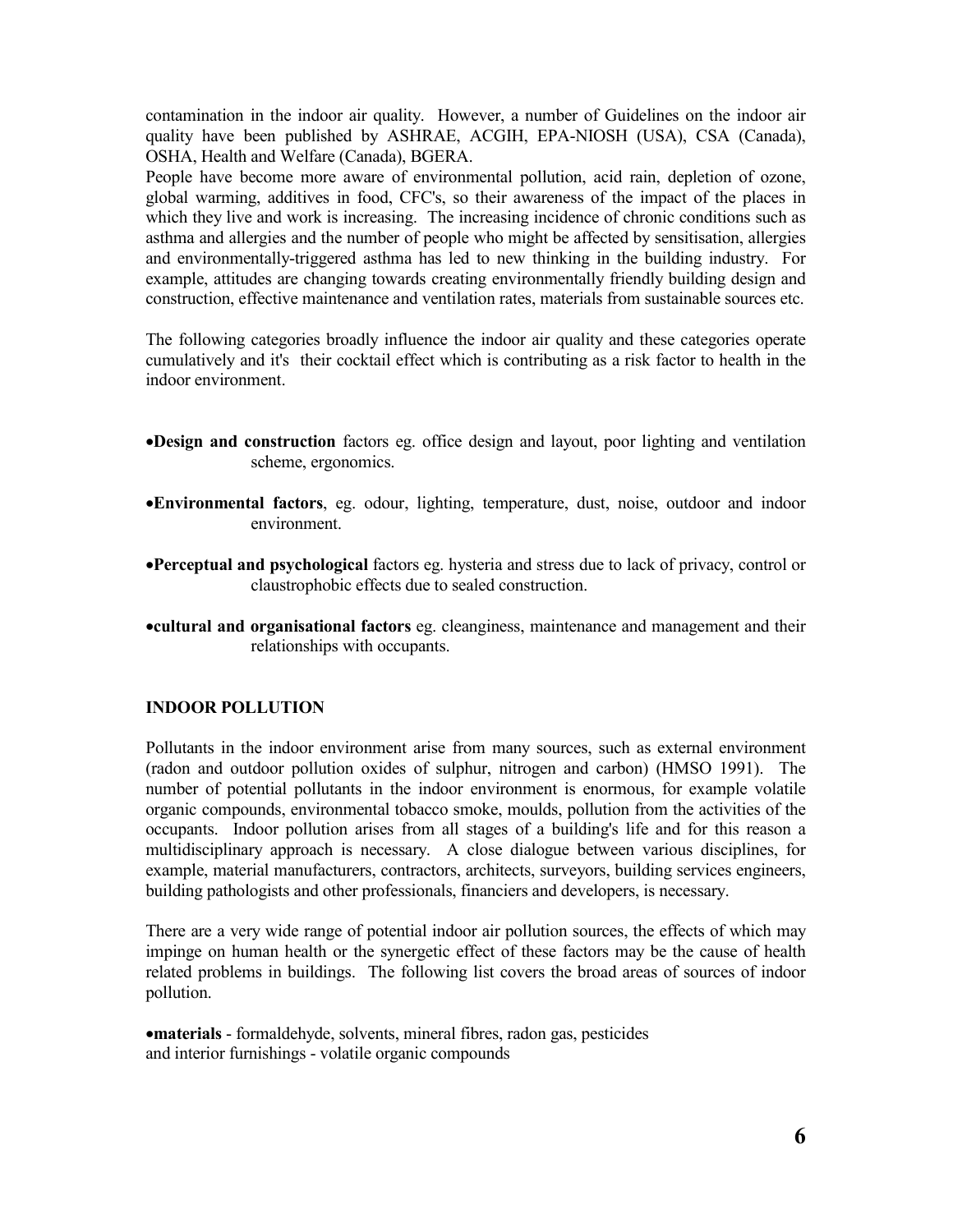•construction - airtightness and energy conservation vs ventilation for occupants and fabric

- •services and controls thermal comfort, lighting, air conditioning, and control of indoor micro climate
- •workplace design building layouts, ceiling heights and volume of space per occupant
- •occupants occupant activities, moisture and introduction of pollutants, tobacco smoking, photocopying, cleaning and other activities - ozone, organic compounds, particulates
- •environmental factors humidity and mould growth, noise, radon, odour and irritation, emission of gases and outdoor pollution
- •maintenance and management factors poorly maintained building fabric, controls and cleanginess routine

### MATERIALS

The selection of building materials affects the environment, both externally and within buildings. For example, chlorofluorocarbons (CFC's), asbestos, solvent and lead based paints, timber treatments and formaldehyde, has significant impact on the indoor environment and the health and comfort of the occupants (Curwell, et al 1990). The significance of building materials' impact should not be under estimated in creating a healthy environment.

#### Interiors and Finishes

- •flooring and carpet adhesives
- •carpet backing, carpets
- •wall covering
- •adhesives
- •paints, stains
- •panelling
- •partitions
- •furnishings

#### Building Materials

- shell and facade construction
- cleaning materials, sanitary and cosmetic facilities
- insulation/fabric/void foam fillers/CFCs
- asbestos, hardwood
- pipework insulation/location/protection
- paints and furnishings/carpets, volatile organic solvents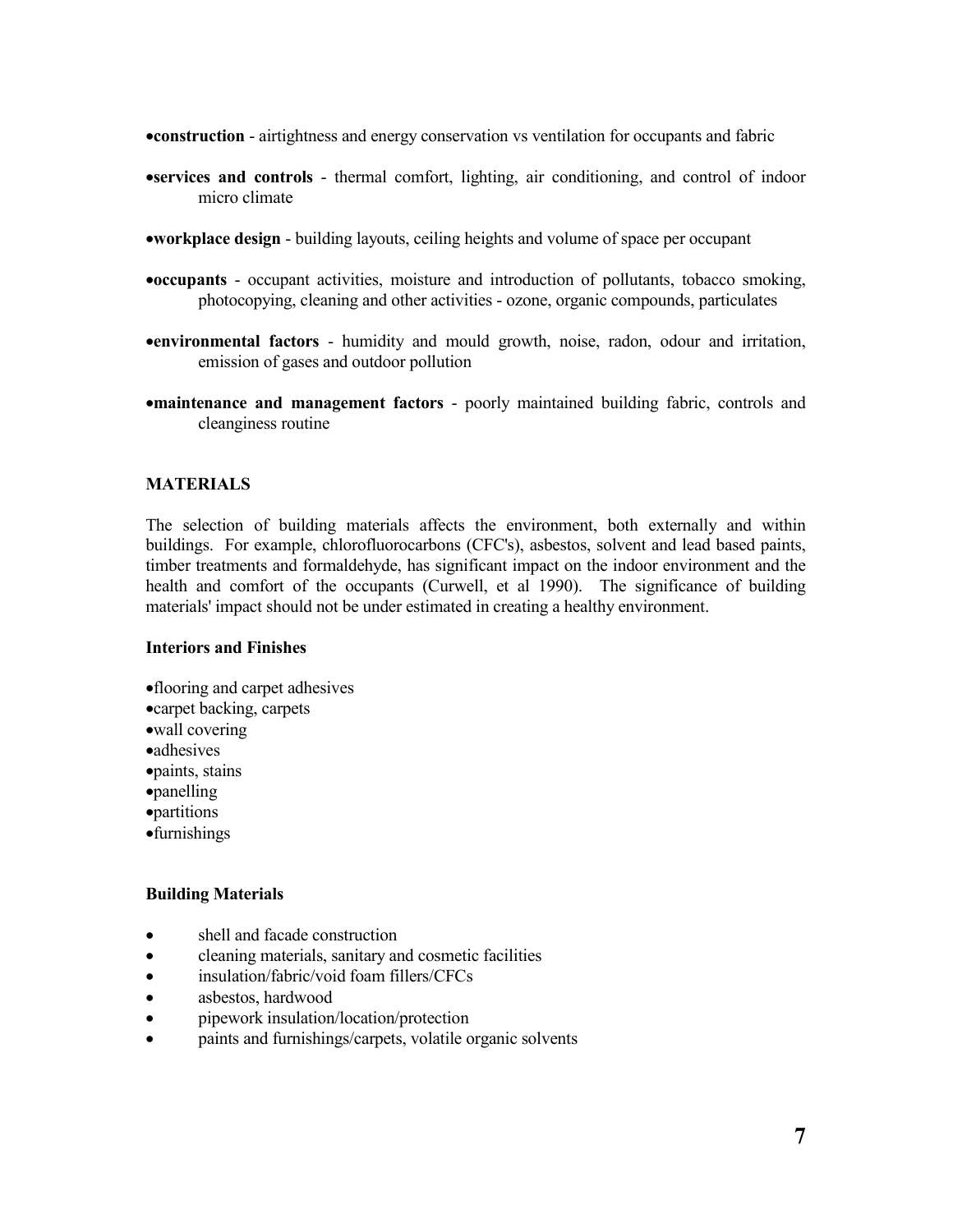- furniture
- decoration and cleaning
- wood preservatives
- concrete sealants

# Design & Construction

Poor building design and construction contribute to building related health problems. The following factors should be taken into consideration to improve the indoor air quality.

- orientation, shading, views
- location
- organisation of space
- special industrial processes
- building use and hours of occupation
- use and number of employees
- vertical transportation
- public transport, vehicle access and parking

•social facilities: disabled, rest rooms, creche, canteen, coffee machines, fitness facilities, toilets

- waste disposal
- commissioning and initial air change/water control

# Services & Controls

The following criteria of water, heating, cooling, humidification and air quality should be taken into consideration for the improvement of health related problems in buildings.

### Domestic Water

- type of system/store/showers/delivery temperature
- designed to CIBSE TM 13
- fuel/efficiency
- control strategy/system/monitoring
- operational strategy/disease control

### **Heating**

- type of system
- fuel/efficiency
- control strategy
- greenhouse gas emission
- location of flue
- operational strategy/maintenance

# Cooling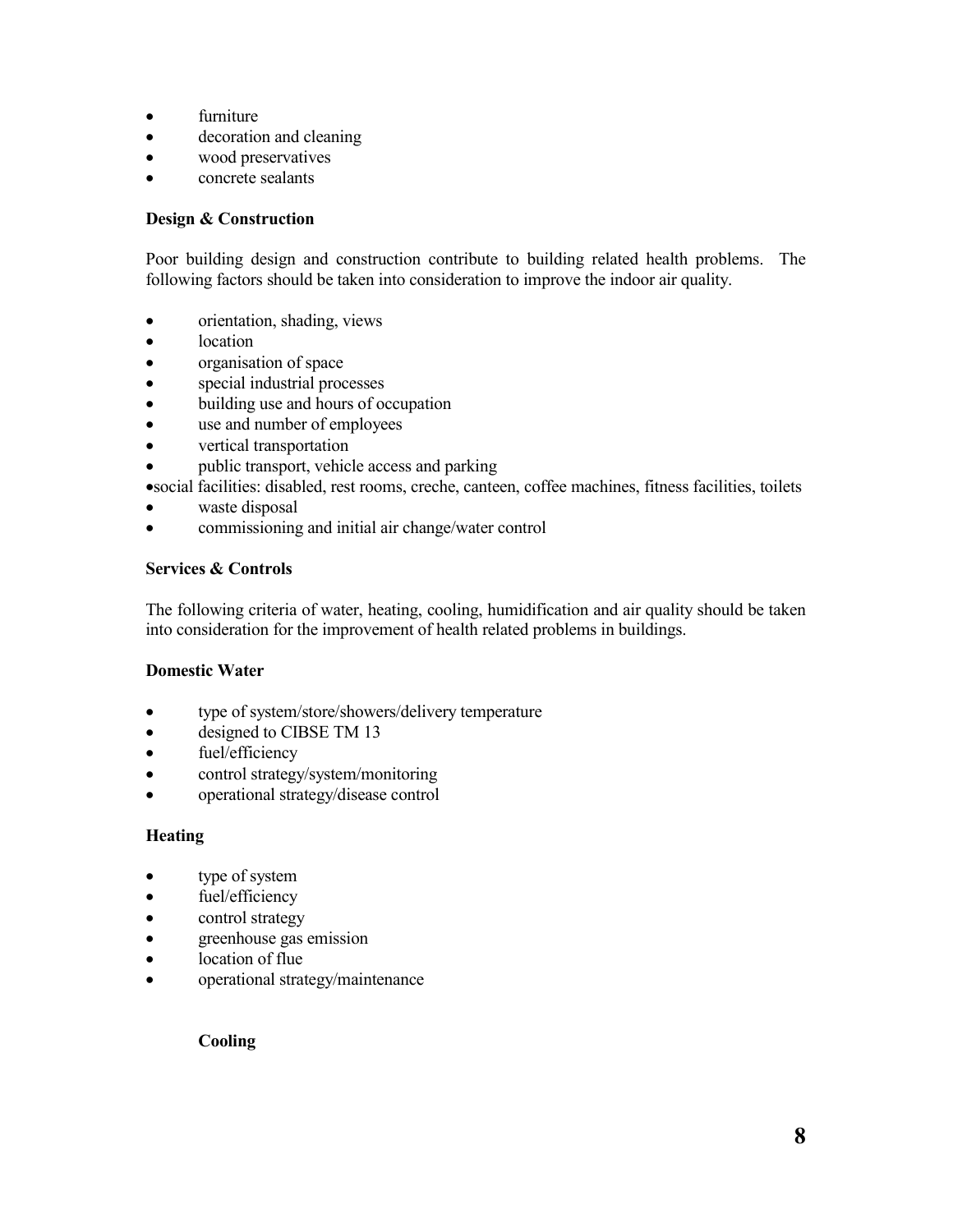- type of system
- fuel/efficiency
- control strategy
- refrigerant type
- refrigerant leak detection/location
- pump-down equipment
- heat rejection (if wet CIBSE [Chartered Institute of Building Services Engineers] TM
- 13)
- operational strategy\maintenance, adequate access

# Humidification

- type (spray, steam, none)/cleaning/condensation
- fuel/efficiency
- operational strategy/maintenance

# Lighting

- type of system/switching
- efficiency
- lighting levels
- location of luminaires
- in relation to task/VDUs etc
- operational strategy/maintenance

# Air Quality

- type of air handling system
- fuel/efficiency
- air volume/change/velocity
- relative humidity
- location of intakes/adjoining buildings
- control strategy
- adaptability of system
- filtration/quality/materials
- operation strategy/maintenance

### Workplace design

The following categories cover the range of factors involved in contributing to the building related health problems.

•low floor-to-ceiling height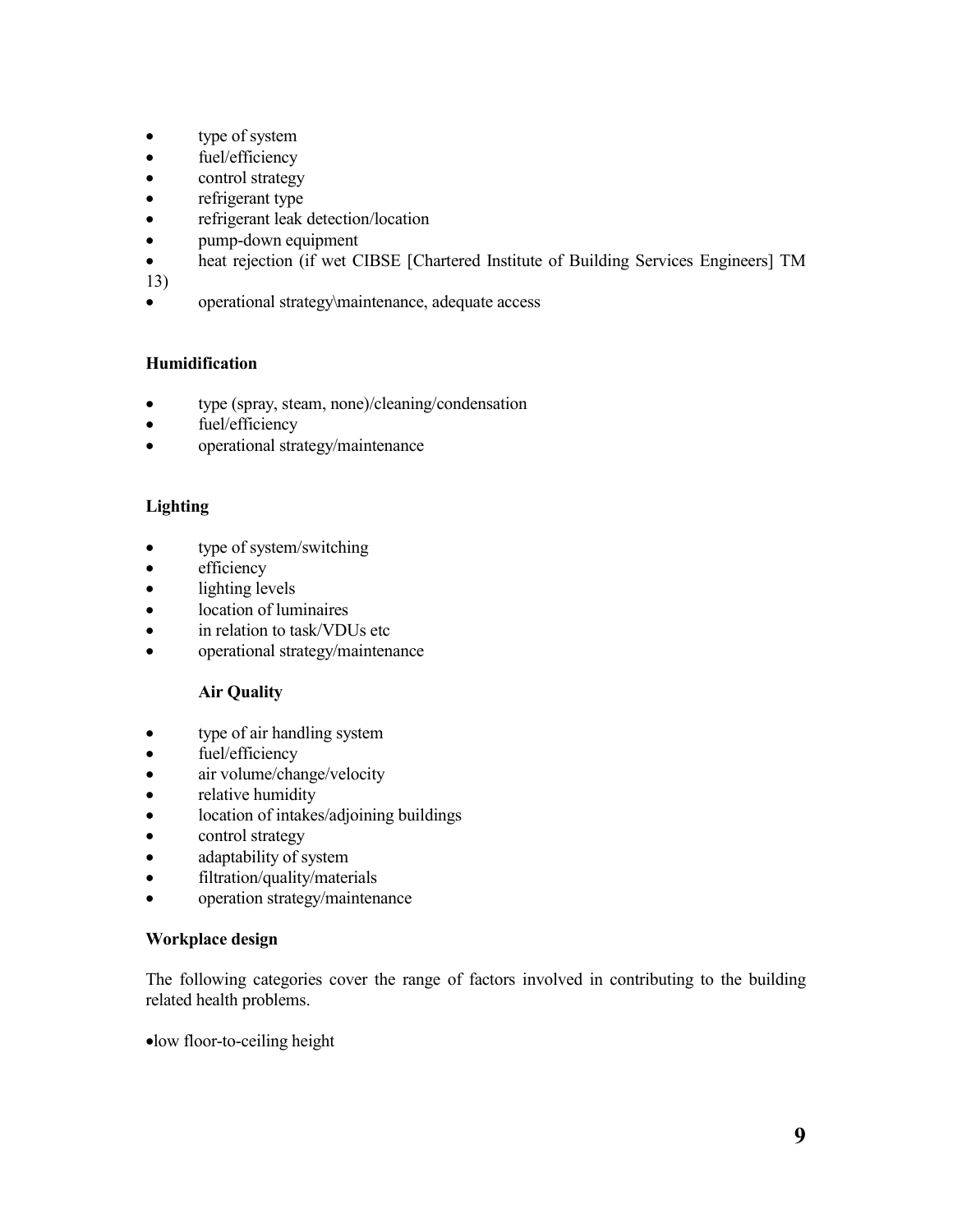- •large unstructured open plan areas
- •absence of natural light
- •inadequate supply of air to the workstation (occupied zone)

# **Occupants**

A range of potential sources of contaminants can be introduced by occupants or emanate from the occupant activities in the indoor environment.

- water vapour
- Carbon dioxide and particulates
- tobacco smoking
- emission of a range of organic compounds

### Environmental factors

- humidity and mould growth
- noise
- radon and radon daughters
- odour and irritation
- emission of gases
- outdoor pollution

### Maintenance & Management factors

- poor maintenance and management
- poor cleanginess
- lack of communication
- cultural aspects

# CAUSAL AGENTS OF ILLNESS AND STRESS

Many factors influence the indoor environment within buildings, including the choice of building materials, infestation by insect, pest and other forms of biological organisms and the efficiency of services equipment. Causal agents of illnesses and stress in buildings may be chemical, physical, biological, psychosomatic or the synergetic effects of one or all of these agents.

# CHEMICAL

|                  | $\bullet$ SO <sub>2</sub> NO <sub>x</sub> CO <sub>x</sub> O <sub>3</sub> |
|------------------|--------------------------------------------------------------------------|
|                  | Chlorine, Ammonia                                                        |
| $\bullet$ Liquid | • Aerosols (aerosols may be of gaseous, particulate,                     |
|                  | liquid or mixture of these)                                              |
|                  | • Inorganic • Gaseous                                                    |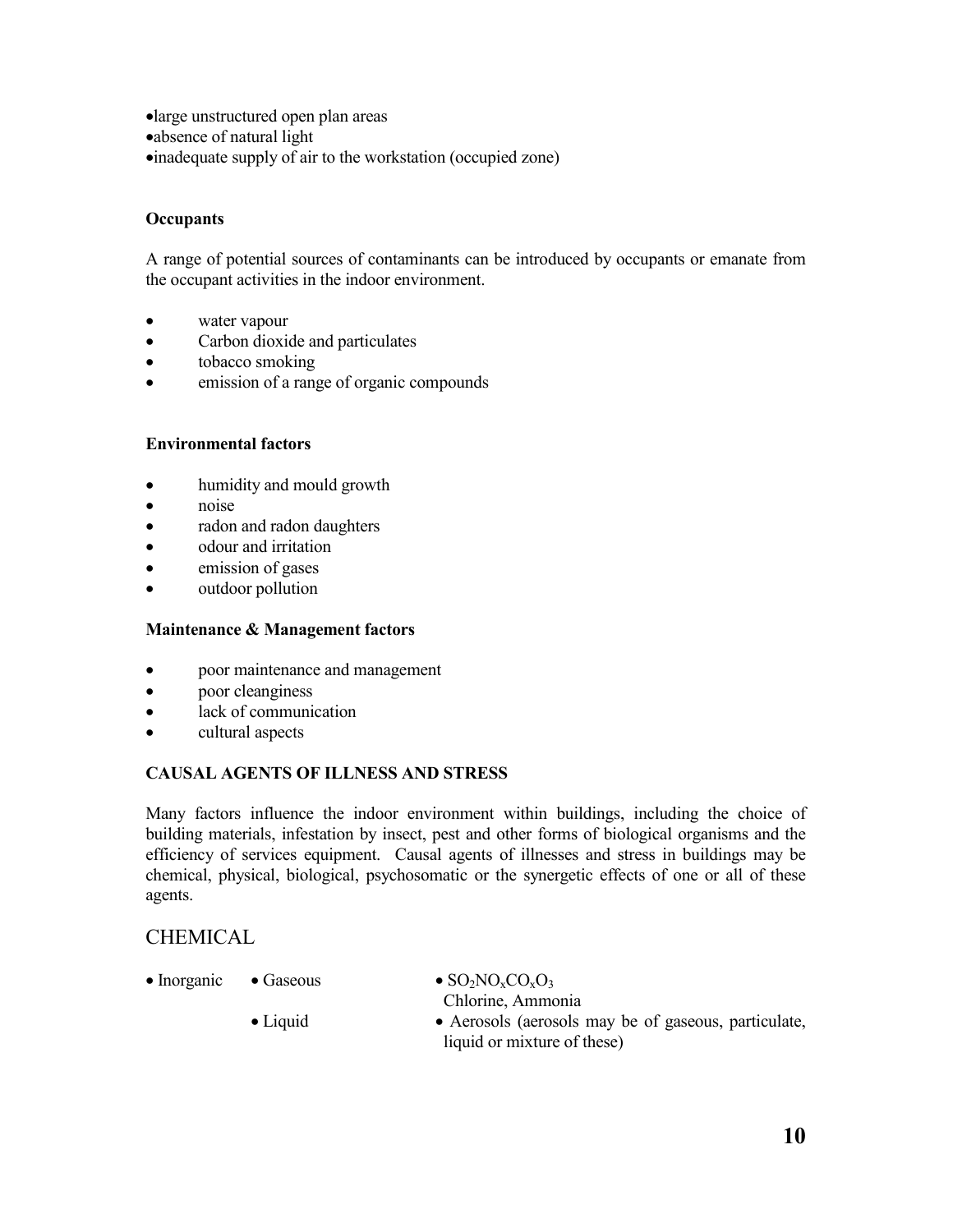| • Particulate | $\bullet$ Heavy metals, |  |
|---------------|-------------------------|--|
|               | Mineral fibres          |  |

• Organic• Very Volatile Organic • Formaldehyde Compounds (VVOC) Benzene, Toluene Boiling Point range <0°C to 50-100°C

• Volatile Organic • Solvents, Plasticisers, Compounds (VOC) Wood Preservatives Boiling Point range 50-100°C to 240-260°C

• Semi-Volatile Organic • Pesticides, Fungicides Compounds(SVOC) Boiling Point range 240-260°C to 380-400°C

• Particulate Organic • Soot, Dust Matter (POM) Boiling Point range >380°C

The classification of volatile organic compounds based on Curwell et al, (1990).

# BIOLOGICAL

Biological contamination of indoor environments has received increasing attention in recent years as a possible cause of indoor-air-related illness at home and at work.

The impact of building biology on the built environment is man's commonest problem and can be traced back to biblical times or earlier (Singh, 1994). Biological agents have not only a serious impact on the maintenance and repair of the national housing stock but also cause great concern about the health of occupants (Singh, 1994b). The main biological factors causing building-related sickness are fungi, bacteria, viruses, protozoa, pollens, house dust mites, insect pests, algae, pigeons and rodents (Singh 1994). Indoor environments in these sealed buildings allow the accumulation and proliferation of microorganisms and their metabolites (i.e. endotoxins and mycotoxins) as well as other volatile organic compounds, and their ciruclation within the indoor air.

| • Microbes | $\bullet$ Viruses                      | $\bullet$ Influenza                                 |
|------------|----------------------------------------|-----------------------------------------------------|
|            | • Bacteria, Mycobacteria • Endotoxins, | Legionella<br>pneumophila                           |
|            | $\bullet$ Fungi,<br>Mycoplasmas        | • Spores, Toxins,<br>Mycotoxins, Conidia,<br>Hyphae |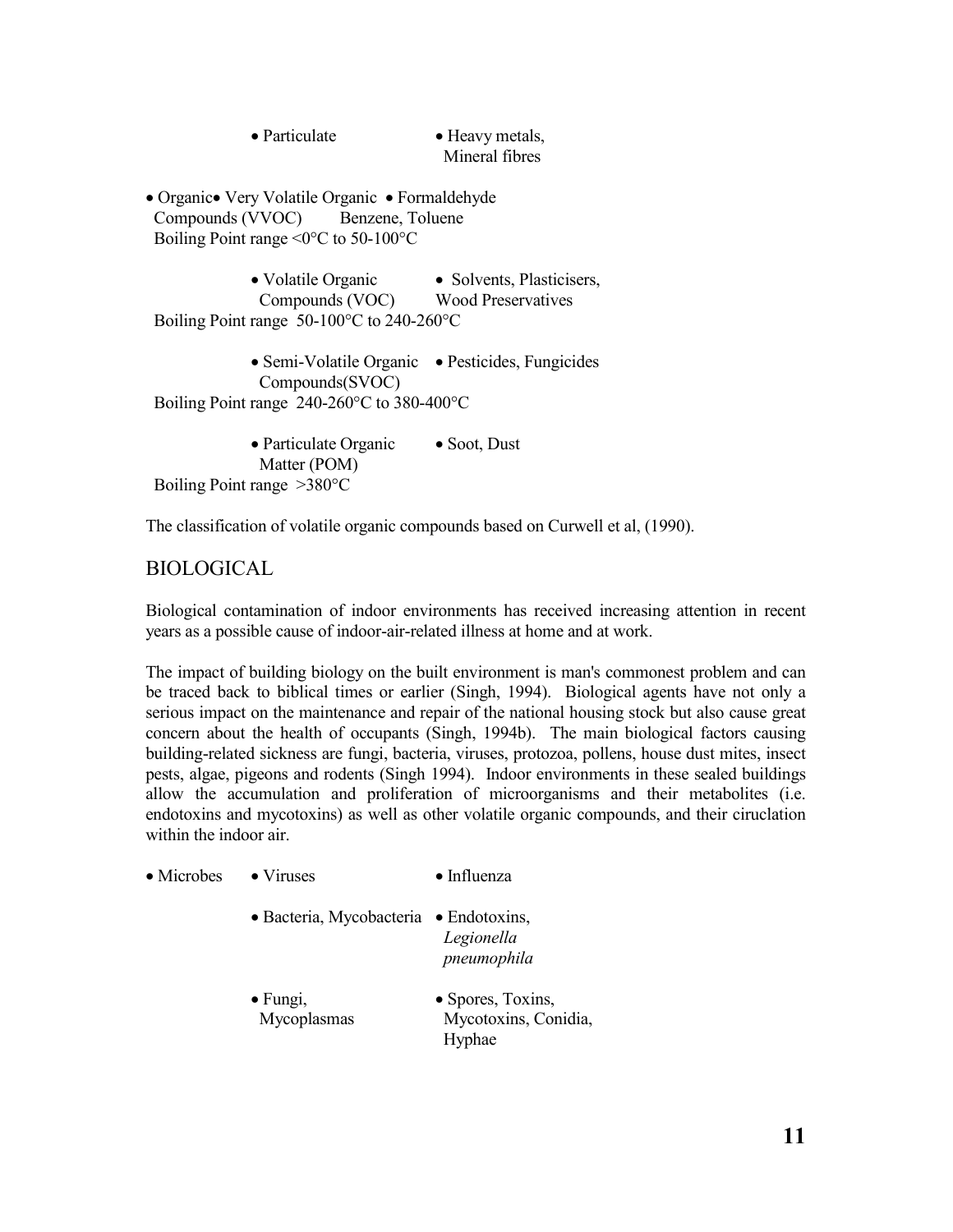|                   | • Thermophilics<br>Actinomycetes        | • Thermoactinomyces<br>vulgaris,<br>Saccharopolyspora rectivirgula<br>(Micropolysporum faeni) |
|-------------------|-----------------------------------------|-----------------------------------------------------------------------------------------------|
| $\bullet$ Plants  | • Seed plants                           | • Pollen                                                                                      |
| • Arthropods      | • Mites                                 | • House-dust mites<br>Storage mites                                                           |
|                   | $\bullet$ Insects                       | • Cockroaches (disease<br>carriers)                                                           |
| $\bullet$ Animals | • Rodents                               | • Rats (disease carriers)                                                                     |
|                   | $\bullet$ Pets                          | • Excretions, Animal<br>Dander, Skin, Scales,<br>Fur, Feathers,<br>Serum proteins             |
|                   | $\bullet$ Birds                         | • Disease Transmission                                                                        |
| <b>PHYSICAL</b>   | • Humans                                | $\bullet$ CO <sub>2</sub> , Ammonia,<br>disease carriers                                      |
| • Sensible        | • Temperature, Humidity • (at extremes) |                                                                                               |
|                   | $\bullet$ Light                         | • Glare, Flicker<br>Circadian Dis-<br>synchronisation                                         |

| $\bullet$ Noise | $\bullet$ Printers |
|-----------------|--------------------|
|                 |                    |

- Vibration Traffic, trains, aircraft
- Insensible Static electricity -ve/+ve ion imbalance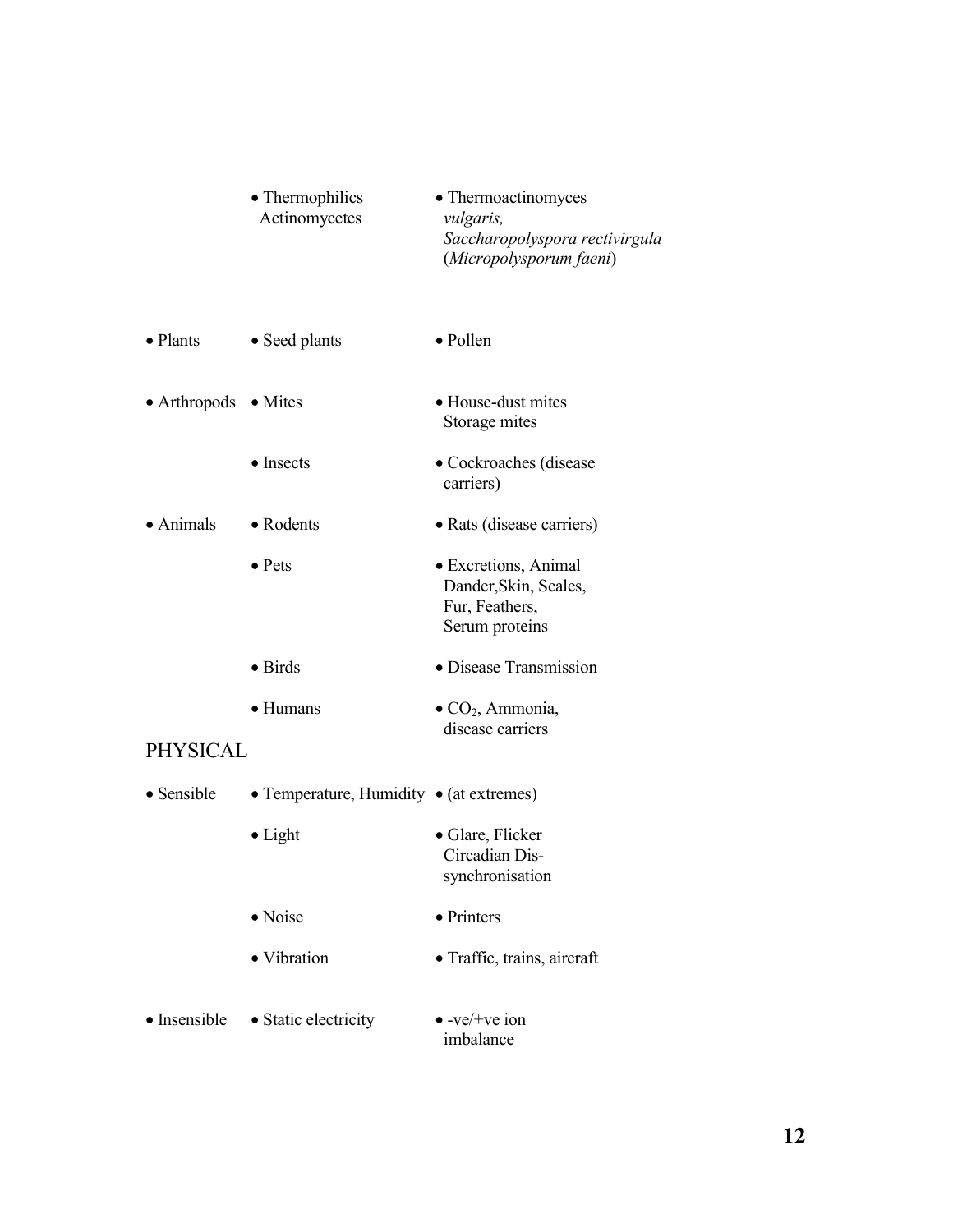• Electromagnetic radiation:

Ionising • Radon

Non-Ionising • UV under/over exposure Bio electromagnetic effects

# • PSYCHOSOMATIC & PSYCHOGENIC

- depression
- anxiety
- overwork
- frustration

# BUILDING HEALTH

Indoor environment may influence the health of occupants in buildings in the following three different ways:

-Allergy and environmental hypersensitivity

-Sick Building Syndrome

-Building related illnesses

### Sick Building Syndrome (SBS)

The World Health Organisation (WHO) definition of health - a state of complete physical, mental and social well being, nor merely the absence of disease and infirmity. SBS is the name given to a condition in which the occupants of the buildings experience symptoms which disappear soon after the affected people leave the building. The other terms used are Tight Building Syndrome, Stuffy office Syndrome.

The WHO identify the following typical symptoms:

Stuffy NoseBlocked , runny or itchy nose Dry ChestDry skin Chest tightnessWatering or itchy eyes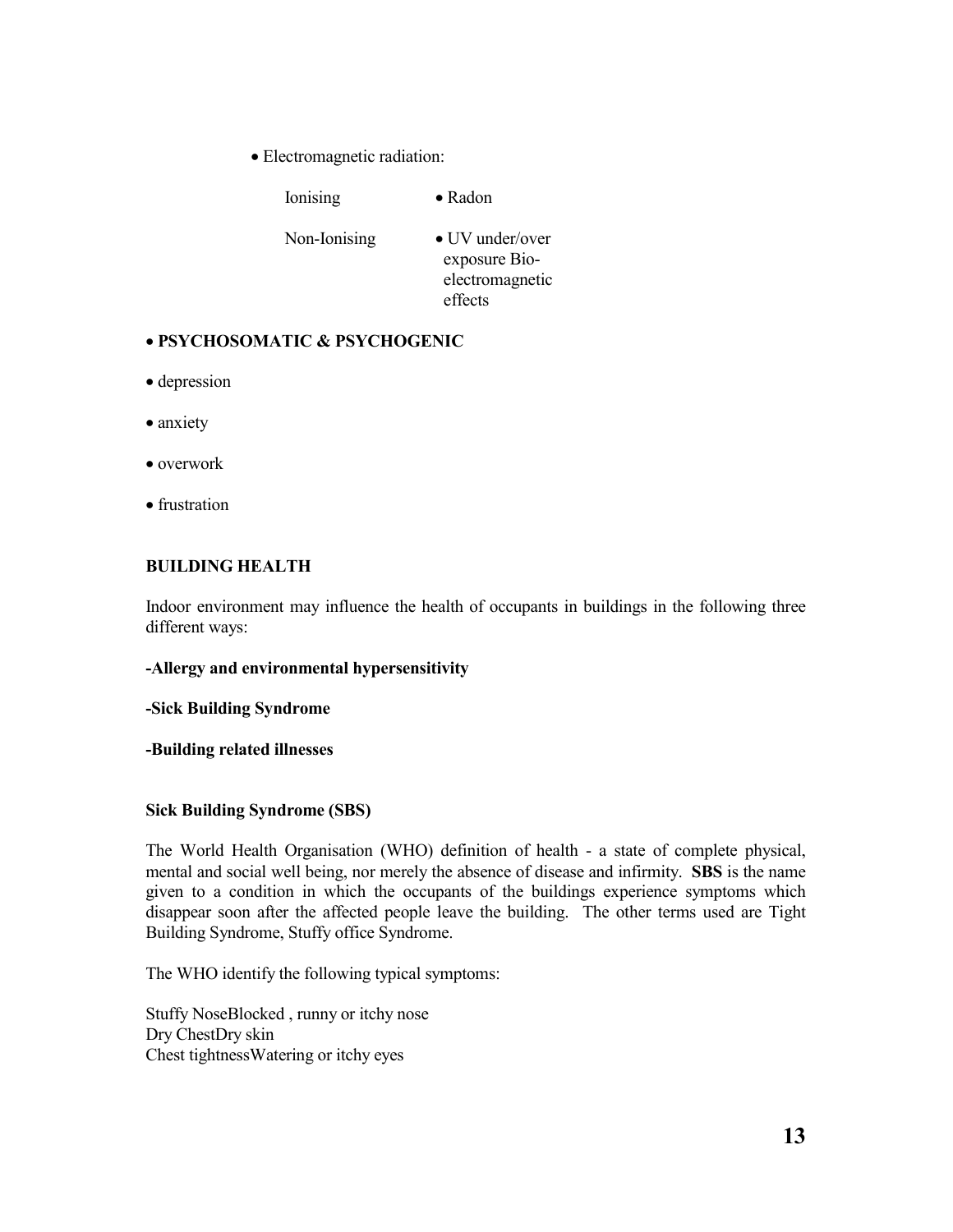LethargyHeadache Loss of concentration

Building related illness, Building associated illness are the terms used to cover the range of ailments which commonly affect occupants in buildings. For example legionnaire's disease, radon, asbestos etc.

Allergies such as rhinitis and asthma can be caused by diverse allergens, for example house dust mite, pollen, cat dander and moulds.

### COMFORT AND HEALTH

The quality of the built environment is associated with the health, comfort and productivity of building occupants (Curwell, et al, 1990). Perception of an odour is a comfort effect, whereas irritation is usually defined as an acute health effect. Comfort has been defined as that condition of mind which expresses satisfaction with the environment (Curwell, et al, 1990). Of the many days work lost through absenteeism a notable amount is caused by SBS and building-related illnesses which can also lead to low morale inability to concentrate, eye strain and poor productivity. Careful environmental assessment of building plans and monitoring the built environment can alert managers to problems before they arise. An independent investigation is required to recommend ways of improving standards, and suggest strategies for improving the quality of the work place and minimising the impact of buildings on the environment. Most comfort standards are based on acceptable level of dissatisfaction normally taken as 20% occupational exposure limits does not include the synergetic or cocktail effect of pollutants or effect on comprised individuals eg. some immuno compromised individuals may experience allergic reactions, which normally healthy may not react to. Sick building syndrome symptoms (or tight building syndrome) sometimes associated with inadequate ventilation and result in loss of productivity and absenteeism (Curwell, et all, 1990).

The Health and Comfort should be addressed as below:

•advise and guidance on environmental design, control and maintenance •environmental assessment and monitoring •air and water quality control •building services design and review

- •energy efficiency assessment
- •simulation-based problem solving

Health and comfort in the built environment is a cross-disciplinary issue, e.g.

•engineers and scientist expert in health and comfort, air conditioning environmental control

### Regulations and Standards

There is no separate body for environmental laws in England and Wales appliable to buildings.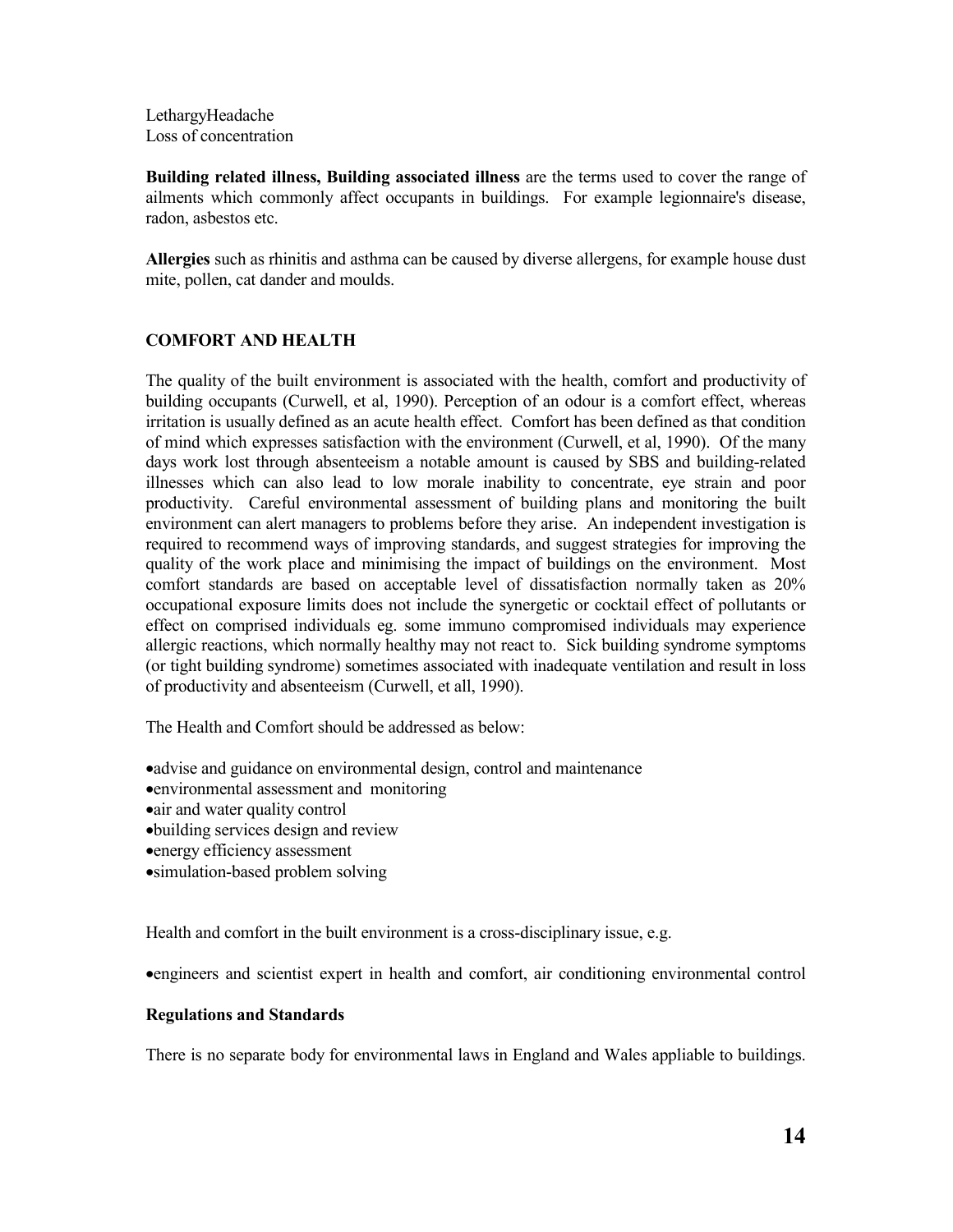However, The Environmental Protection Act (EPA) 1990 and the Water Resources Act 1991 consider environment and pollution. The indoor air quality and the health and comfort in the workplace environment depends upon a number of factors in the life cycle of the building. For example, legislation relating to the planning stage (development of plans, environmental assessment), contaminated land, construction (building regulation, noise, air pollution and statutory nuisances, interaction with health and safety legislation), occupied buildings, demolition and future developments.

The workplace and the environment are now regulated by several acts of Parliament, and control of substances hazardous to health and various building regulations, HSE (Health  $\&$ Safety Executive), EPA and CIBSE (Chartered Institute of Building Services Engineers) guidelines. The recent HSE approved code of practice for legionella for example requires employers and others to

- •identify and assess the sources of risk
- •prepare a scheme for preventing or controlling the risk

•keep records of its implementation

Employers now have to show that they have exercised due diligence in the operation of their offices and buildings.

### Risk Assessment

### Investigation of environmental conditions

The investigation of external and internal environmental conditions should be made using appropriate instrumentation. This may include the use of monitoring systems including a full weather station. There are a variety of instruments which can be used to measure the environmental parameters in the built environment (Singh, 1994b). These instruments range from simple hand-heldcapacitance and moisture meters to computational fluid dynamics code flow vent using tracer gases and infra-red photoacoustic detectors. Temperature measurement can be carried out using thermometers, or thermocouples and a data logger. The detailed description of inspection and monitoring of environmental conditions within the building fabric is beyond the scope of this paper.

Data required from physical and biological factors in the building can be interpreted to identify the cause and effect of the problem. These measures, combined with observation of the occupants' activities, building design, materials, finish and maintenance, could lead to better understanding of the risk assessment. Environmental reactions and ill health associated with buildings are so variable that it is difficult to establish that symptoms are caused by a specific factor measured. High level of fungus spores in buildings, particularly of types which are known to cause serious health effects (for example Aspergillus flavus, A.parasiticus and Stachybotrys sp.) should be considered a potential risk for disease and a potential cause for nonspecific building-related complaints.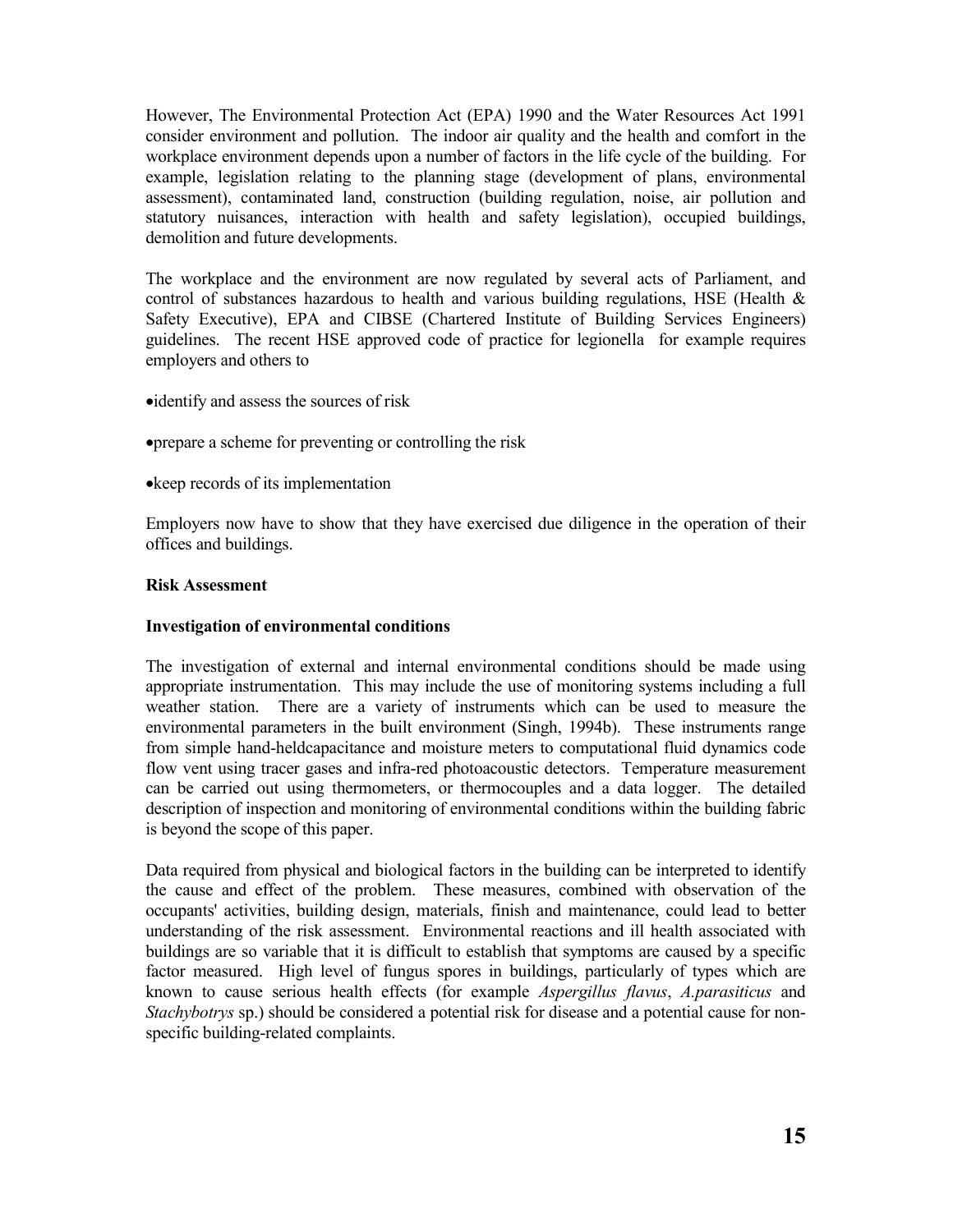The measurement of moisture, relative humidity, microventilation and salt content could lead to an assessment of fungal activity. The data required from these observations, combined with the level and extent of fungal activity, knowledge of the building's design and construction and the patient history, can be used to monitor the risk assessment for indoor health problems.

#### Remediation and Prevention Measures

There are health implications in the use of certain building materials, the type of building design and construction, and the maintenance and management schedules. Remedial and preventative measures should focus on the selection of materials with minimum indoor pollution impact. For example, the use of pesticides, fungicides, solvent based paints, timber treatment chemicals, asbestos, substances such as CFC's which contribute to ozone depletion, should be avoided.

Solutions for indoor air pollution should be addressed as follows:

- •Buildings Improve aspects of design, construction, surrounding of building and its services and furnishings which contribute to the sick building, allergy and illnesses.
- •Materials control at source (i.e. use of non toxic materials).
- •Indoor environment improve indoor environment and organize management of various indoor environmental pollution sources and factors.
- •Local environment control (workstation control).
- •Improve organisational function and culture to alleviate stress.
- •Control of lumina intensity/or improved natural day lighting.
- •Occupant response identify individual behavioural factors and state of mental and psychological health.
- •The use of aromatherapy, or use of plants.
- •Design with end user needs, e.g. flexibility, robustness and controlability.
- •Increase rate of fresh air.
- •Disinfecting and cleaning of air distribution systems. (Ensure that disinfecting chemicals have no ill effects.)
- •Negative air ionisation.
- •Improved filtration.
- •Increase building user awareness.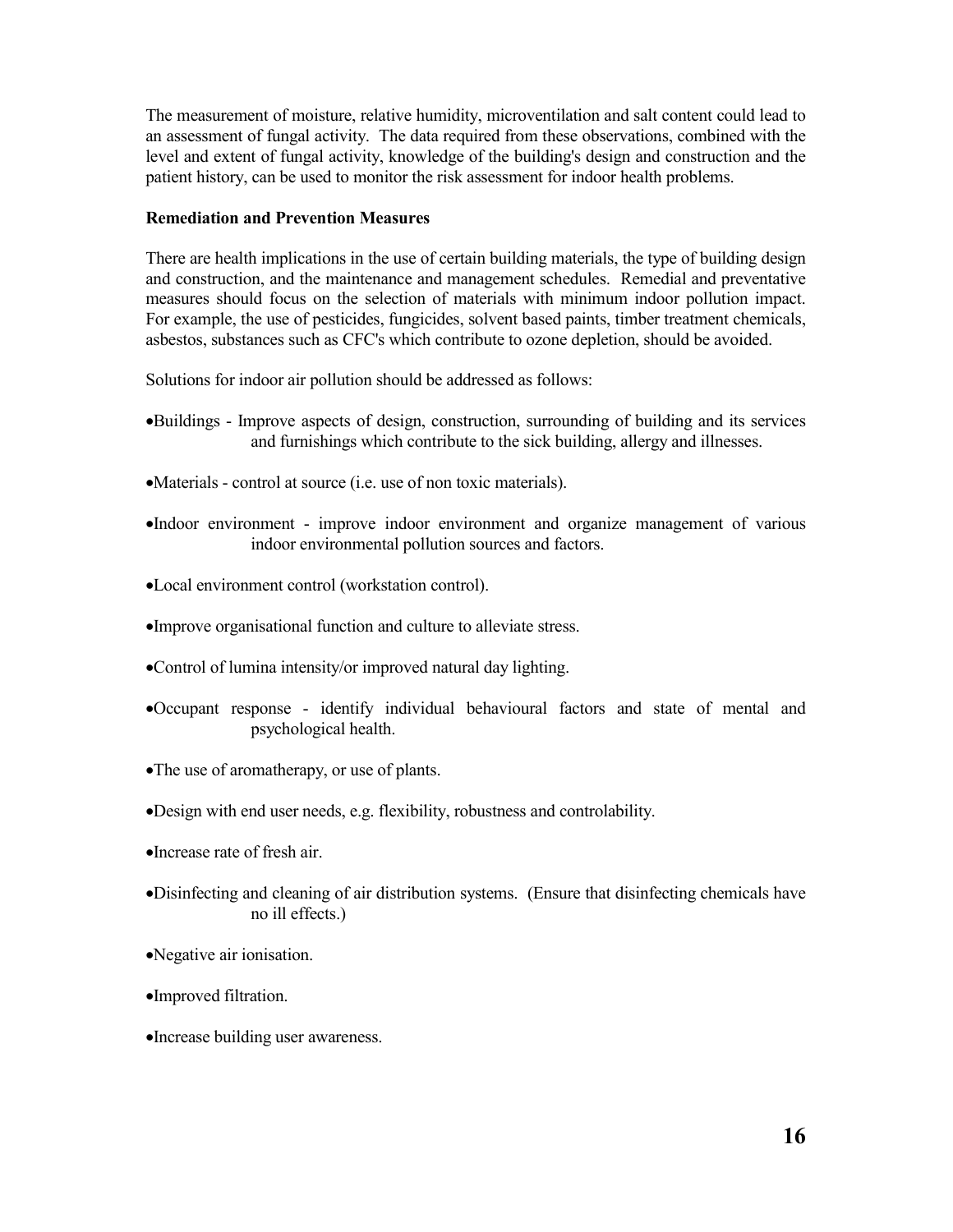•Improve maintenance and management procedures

## Building Health Questionnaire

In order to identify and assess the building related health problems it is necessary to employ the use of a questionnaire. The questionnaire should aim to cover the various aspects of building design and construction, services and controls, management and organisation cultural aspects, occupancy and use of the building and the building environment. The following set of questionnaires may be helpful in identifying some of the causes and symptoms and the information gained may be useful to prepare a scheme for preventing and controlling the risk.

# Questionnaire 1

Mainly aimed at building services, ergonomics, acoustic and HVAC and their impact on occupants' health:

•noise levels •lighting

•odour

•furniture

•room layout

•personal health

The questionnaire may consist of 20-30 questions, depending upon the type, size and location of the building.

# Questionnaire 2

This questionnaire mainly aimed at management and organisational cultural aspects and also the role of individuals in the organisation, for example:

| I work on Floor 1 2 3 ? |                |     |              |
|-------------------------|----------------|-----|--------------|
| by window Yes           |                | No  |              |
| by a doorYes No         |                |     |              |
|                         | near a machine | Yes | $N_{\Omega}$ |

and flexibility, manageability and accessability of space, conditions around the workstation.

This questionnaire may consist of 30-40 questions, depending upon the size, function and complexity of the organisation.

# Questionnaire 3

This questionnaire mainly related to finding out the cause and effect of the building related problems. It covers a range of symptoms experienced by the occupants, e.g. headache, eye irritation, noseirritation, throat irritation, dry mouth, backache, shortness of breath, chest pains, nausea, fever, flu-like symptoms, fatigue, malaise, lethargy, drowsiness, dizziness and faintness, difficulty in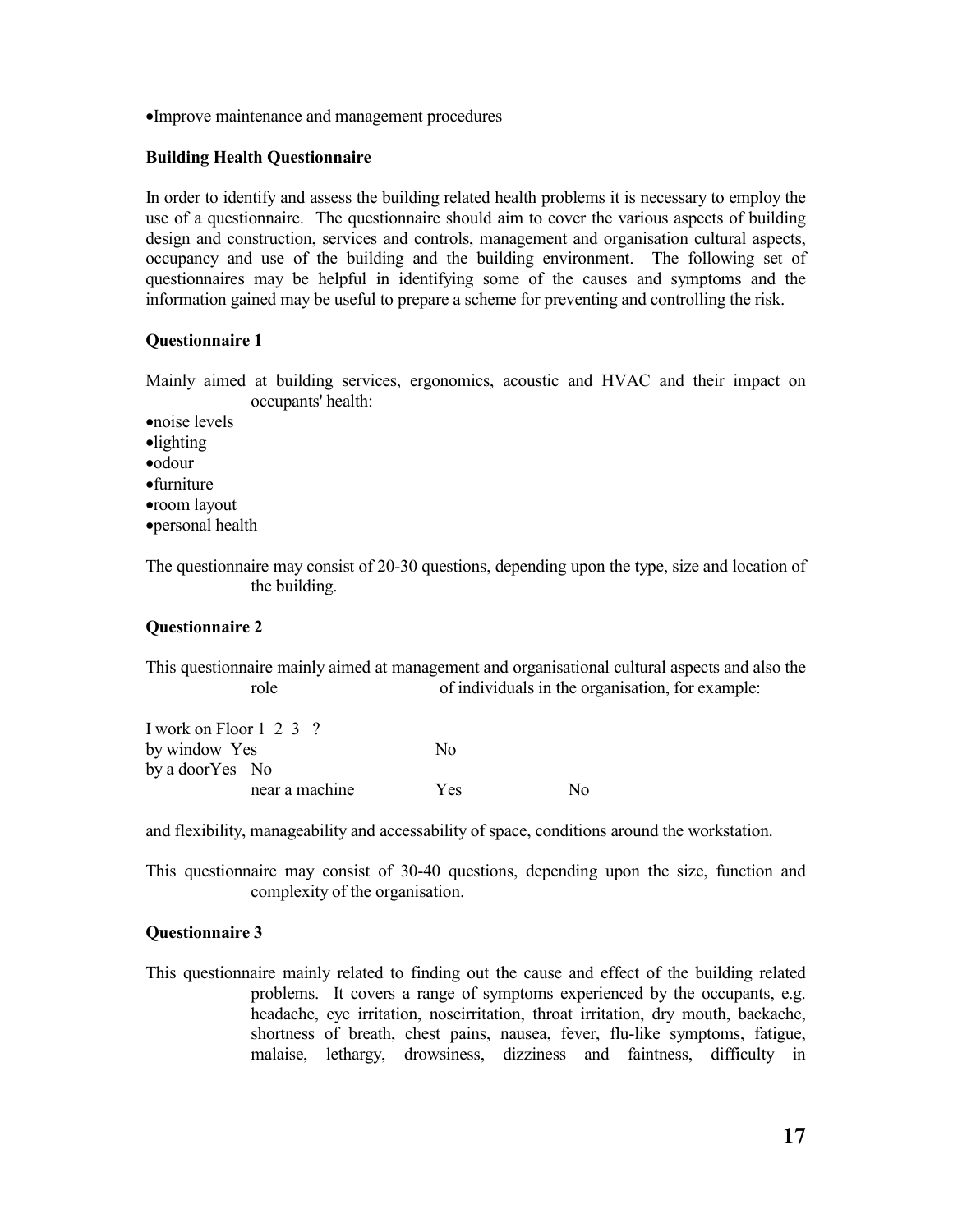concentrating, skin dryness, rash irritation etc. The next section of the questionnaire asks to describe symptom patterns, e.g. symptoms occur continuously, intermittently and for how long they last (several minutes, several hours, all day, all week etc). What months of the year symptoms experienced and time of the day - a.m. or p.m. and are the symptoms experienced away from work, for example at home or other locations.

#### Control Methods

Preventative methods are preferred to remedial chemical solutions. The concept of eradication of causal agents of illnesses and stress from buildings is practically impossible. The remedial approach often involves considerable reliance on the use of chemicals and extensive exposure of the building fabric. This could have a detrimental effect on the health of the building fabric and its occupants and is environmentally damaging. Environmental control strategies are preferred which are based on the sound understanding of the construction details and the detailed knowledge of the causal agents of illnesses and stress, including their environmental requirements.

- •Source removal include removal of breeding grounds for bioaerosols (that is control of relative humidity and water vapour) and e.g. banning of smoking
- •Avoidance use of less hazardous materials
- •Isolation isolation of a contaminant or a source from exposure to occupants e.g. by contaminant, encapsulation, shielding and sealing
- •Design criteria new design and construction should have an emphasis on the effectiveness of ventilation, thermal comfort,lighting and maintenance needs.
- •Reservoirs remove contaminant or pollutant reservoirs, institute good housekeeping and dust suppression practices
- •Checks check and repair furnaces, flues, heat exchangers for leaks of CO (carbon monoxide) and other gases
- •Ventilation ventilate under floor spaces and ensure the effectiveness of cross ventilation. Ventilate all cavities, voids, concealed spaces, roof voids, wall voids etc
- •Damp and decay check dampness in walls e.g. rising damp and condensation to avoid mould and decay organisms

#### Cleaning and Maintenance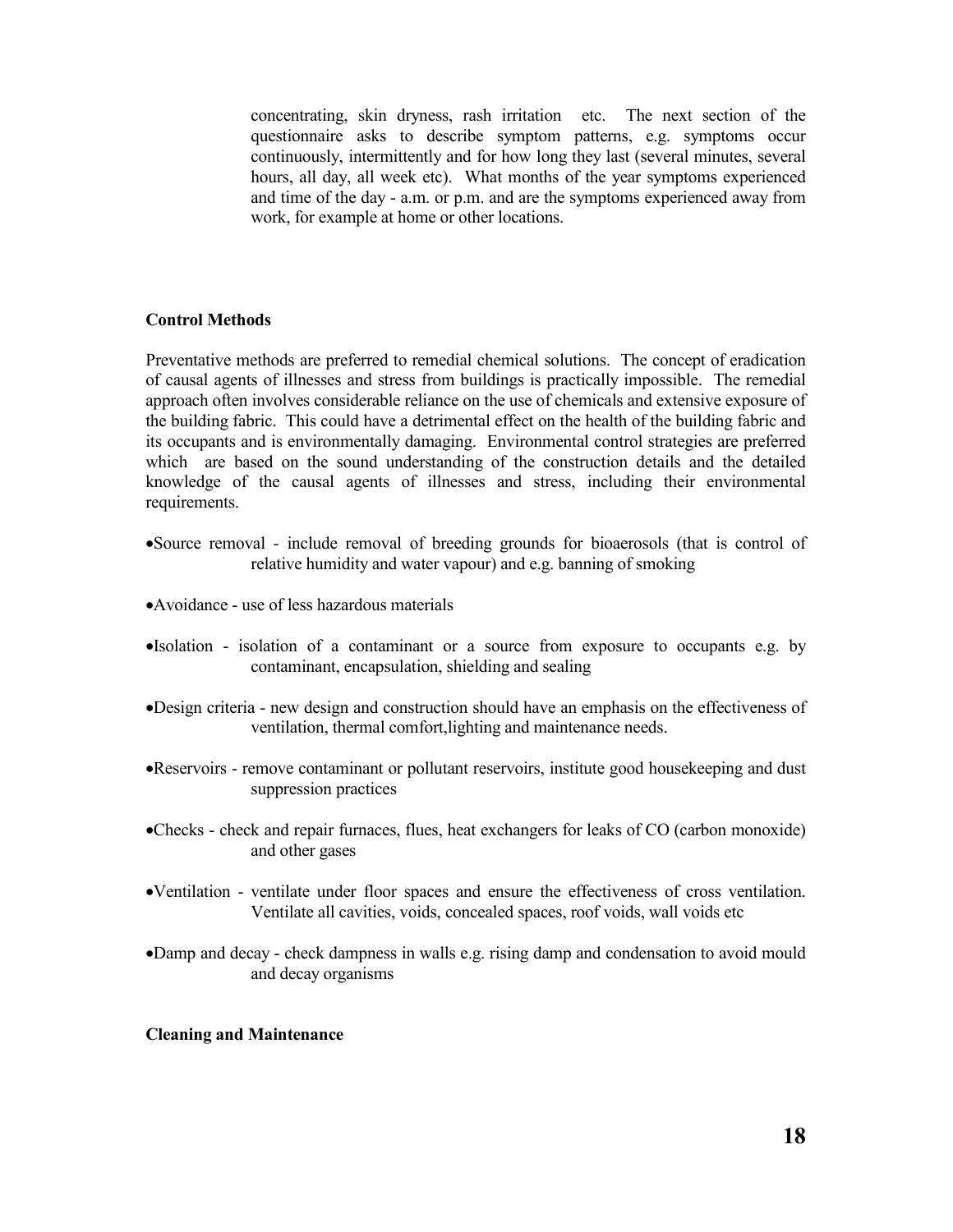Facilities management and the institution of effective cleaning and maintenance regimes is by far the best policy to reduce indoor air pollution. For example, regular cleaning and maintenance of the following components in the air conditioned building is of fundamental importance.

- •Air handling unit
- •Filters (filtration efficiency is important and also the seal on the filters should be varified)
- •Cooling coils, condenser trays and water trays
- •Ducting
- •Wet cooling towers
- •Air washers/humidifiers
- •Mechanical operation

### **Remediation**

If the problems still persist after the preventative maintenance and cleaning regimes and environmental control strategies, under these circumstances certain remedial actions are necessary.

- •Filter the contaminants
- •Dilution ventilation increase ventilation to purge out pollutants
- •Remove the source eliminate smoking
- •Treatment with liquid nitrogen to kill house dust mites
- •Vacuum cleaning with high efficiency filtering
- •Steam cleaning for example chairs and carpets
- •Biocide treatment of cooling towers

Occupational exposure limits do not take into account the synergetic or cocktail effect of pullutants nor the fact that more sensitive individuals may experience allergic reactions, which normally healthy individuals may not.

Health and comfort in the built environment is a cross-disciplinary issue which may involve input from a variety of sources including engineers, scientists, other experts in air conditioning or environmental control. To ensure health and comfort in the workplace, employers should: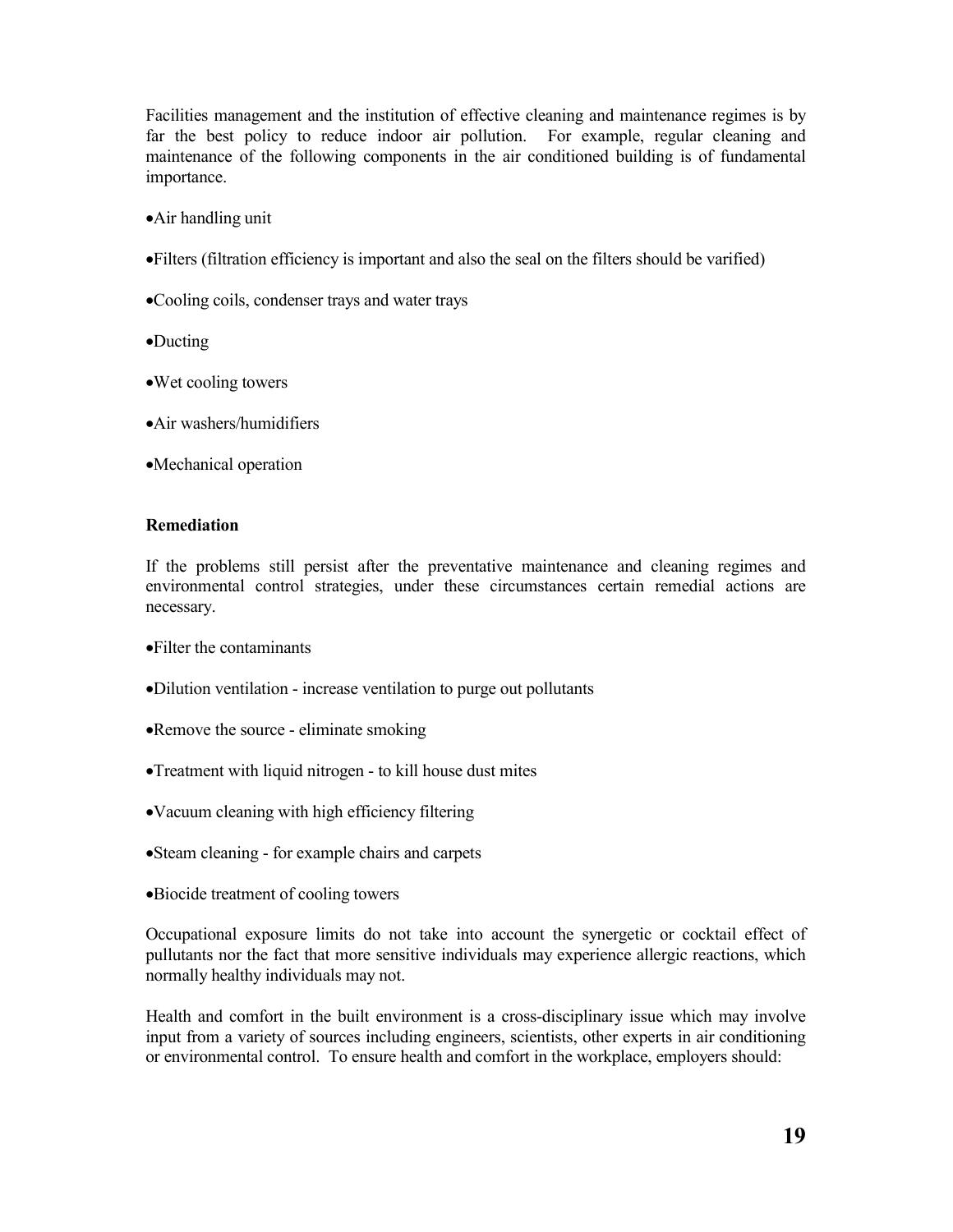-seek advice and guidance on environmental design, control and maintenance;

-assess and monitor the environment;

-monitor air and water quality control;

-ensure that building services are adequately designed and reviewed;

-carry out energy efficiency assessments.